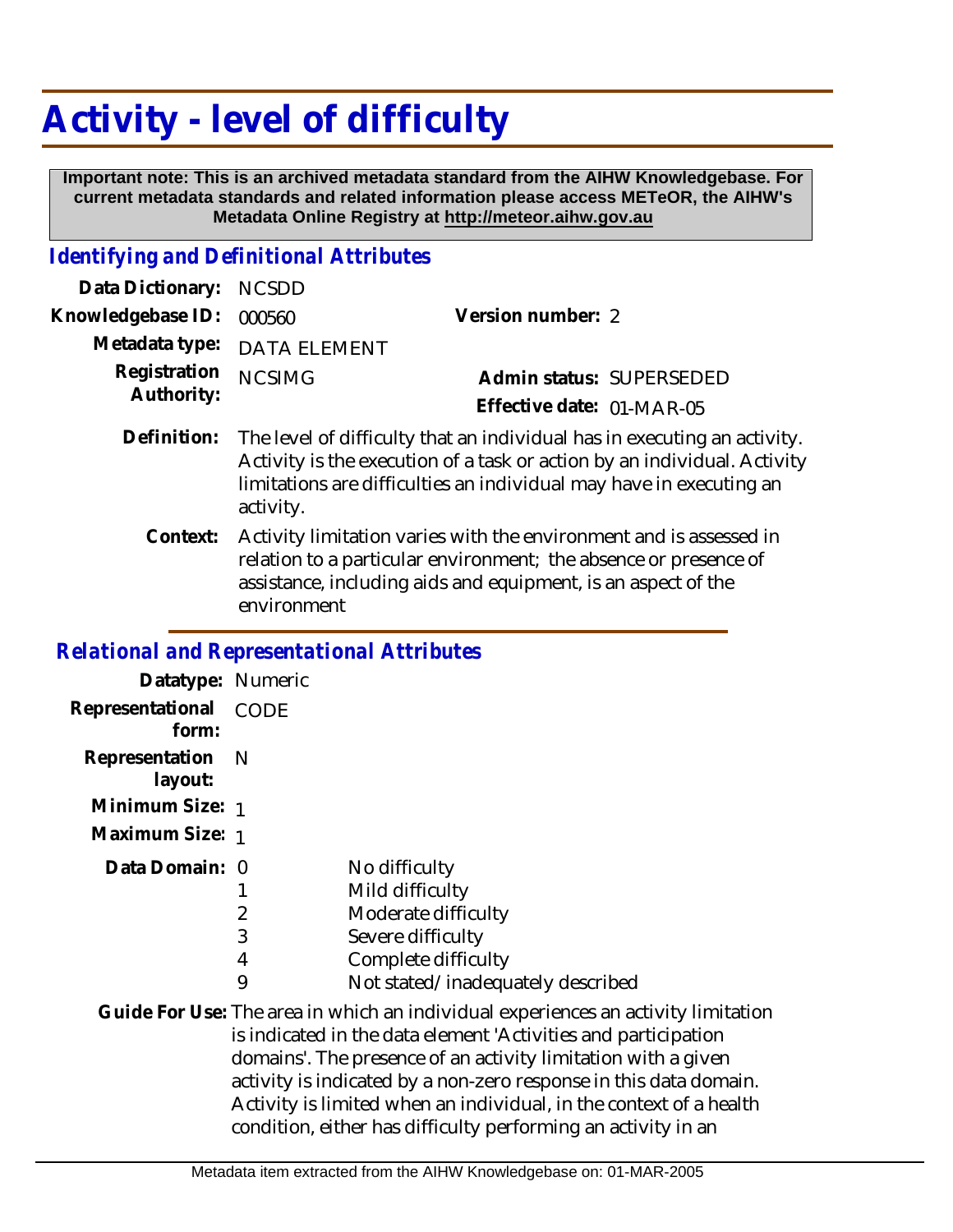expected manner, or cannot perform the activity at all. Difficulties with activities can arise when there is a qualitative or quantitative alteration in the way in which these activities are carried out. Activity limitations are assessed against a generally accepted population standard, relative to cultural and social expectations. Activity limitation is assessed in relation to a specific environment; the absence or presence of assistance, including aids and equipment, is an aspect of the environment. Collection Methods: This metadata item is used in conjunction with 'Activities and participation domains'. Individual domains can be selected as activities or the list as a whole can be treated as either activities or participation. This data element, in combination with 'Activities and participation domains', indicates the presence and extent of activity limitation in a given activity. Many existing assessment tools are in use, and are embedded in measurement and payment methods in services in Australia. Calibration and mapping of existing tools within this international framework will be an important process towards greater national consistency of data on the level of difficulty with activities. Related metadata: supersedes previous data element Activity - level of difficulty version 1 relates to the data element concept Disability version 2 relates to the data element concept Functioning version 1 relates to the data element concept Activity - functioning, disability and health version 1 relates to the data element concept Participation - functioning, disability and health version 1 relates to the data element concept Assistance with activities and participation version 1 *Administrative Attributes*

Source Document: World Health Organization (WHO) 2001. ICF: International Classification of Functioning, Disability and Health. Geneva: WHO. Australian Institute of Health and Welfare (AIHW) 2003. ICF Australian User Guide V1.0. Canberra: AIHW.

**Source Organisation:** World Health Organization

Comments: The ICF recognises two constructs that can be used with 'Activities and participation domains': performance and capacity. Capacity is assessed in a standardised environment and 'reflects the highest probable level of functioning that a person may reach in